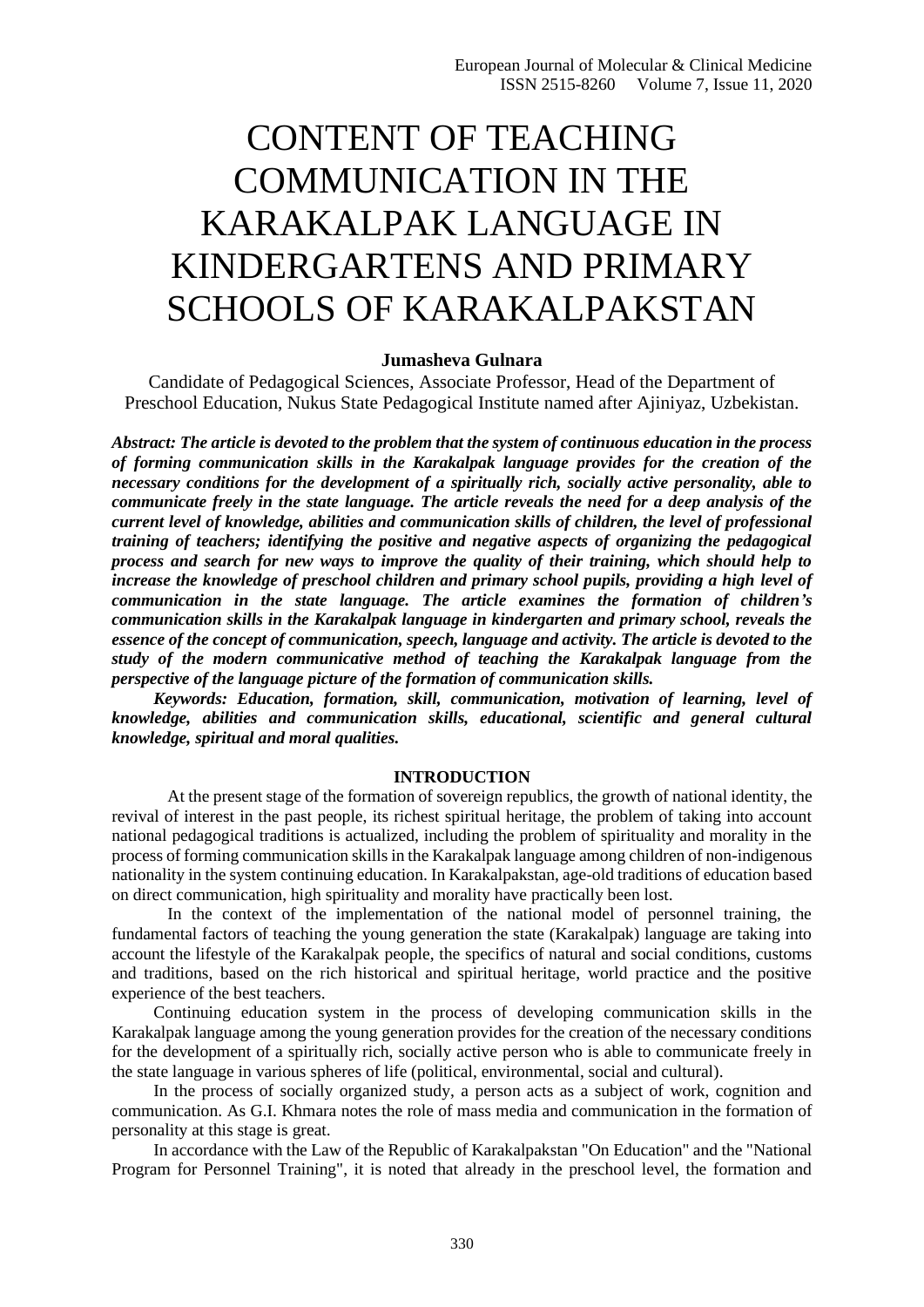development of initial work skills is envisaged, awakening the craving for learning, to prepare for systematic training. Primary education provides systematic knowledge of the basics of science, develops the need for mastering knowledge, forms basic educational, scientific and general cultural knowledge, spiritual and moral qualities based on national and universal spiritual values, work skills, creative thinking, a conscious attitude to the world around and choice profession.

The content of education should be understood as a system of knowledge, skills and abilities selected for teaching the Karakalpak language, the mastery of which provides the basis for the comprehensive development of children, the formation of thinking, cognitive interests and preparing them for further educational and work activities, for free communication in all spheres of human activity: social, cultural, political.

According to the well-known scientists Sh.Kurbanov and E. Seytkhalilov, education is training a duty determined by state legislation.

And why the educational process should be focused on the abilities, inclinations, and interests of children and personal experience, providing them with the opportunity to realize themselves in the process of cognition, in educational activities?

In this regard, it is necessary that the content of education, its means and methods are designed so that the child has the opportunity to be selective in the educational material, its type, and form. This is precisely the reason for the need to develop diverse options for didactic materials (games, exercises, tasks, selection of literary works, including various types of activities), where the child could realize his knowledge, skills and abilities, getting pleasure from this, self-asserting, at the same time enriching his spiritual world.

It is education as a set of knowledge, skills and abilities that is the most important means of the formation of artistic, moral and intellectual qualities of a person, which is the main goal and result of the education process.

Education is a specific form of social education processes, when a planned and systematic learning activity is organized in order to assimilate socially significant knowledge in the continuous education system.

The system is a set of elements connected by stable relations with each other and forming an internally organized whole. When defining the concept of a system, it is necessary to take into account its close relationship with the concepts of integrity, structure, connection, element, relation, sub system, and others.

The structural level of the system of teaching communication in the Karakalpak language in preschool education is kindergartens (nurseries). The purpose of the training is to teach basic communication in the Karakalpak language in the simplest situations. In primary education there are grades 1-4, and the goal of education is to teach elementary schoolchildren to communicate in the Karakalpak language in typical life situations.

It should be emphasized that the success of the formation of communication skills in the Karakalpak language lies in the successful choice of the goal of education (taking into account social and scientific achievements, the needs of society, as well as the personal needs of pupils in mastering a second language within their capabilities).

In our study, the goal of teaching the Karakalpak language is: 1) the unity of teaching, upbringing, the focus of this process on the formation of a comprehensively developed personality, fluent in the Karakalpak language; 2) to form in children an understanding of the essence of language as a social phenomenon, their assimilation of information about the Karakalpak language for use in communication. This is an expansion of linguistic horizons (for example, understanding the peculiarities of the nature of the languages of Karakalpak and Russian, different ways of expressing thoughts in these languages), familiarizing children with the cultural values of the Karakalpak people. Relying on their experience in their native language, the implementation of the transfer of knowledge, skills and abilities allows children to more deeply comprehend some facts of their native, as well as the Karakalpak languages, thereby developing thinking improves their speech abilities, culture, mental work and communication culture.

It is essential to implement such important didactic principles in the assimilation of the Karakalpak language by Russian-speaking children: practical and communicative orientation, scientific character, historicism, consistency, connection with life, systematicity, repetition with a gradual complication of tasks, optimization of the load, consciousness and activity of pupils, continuity and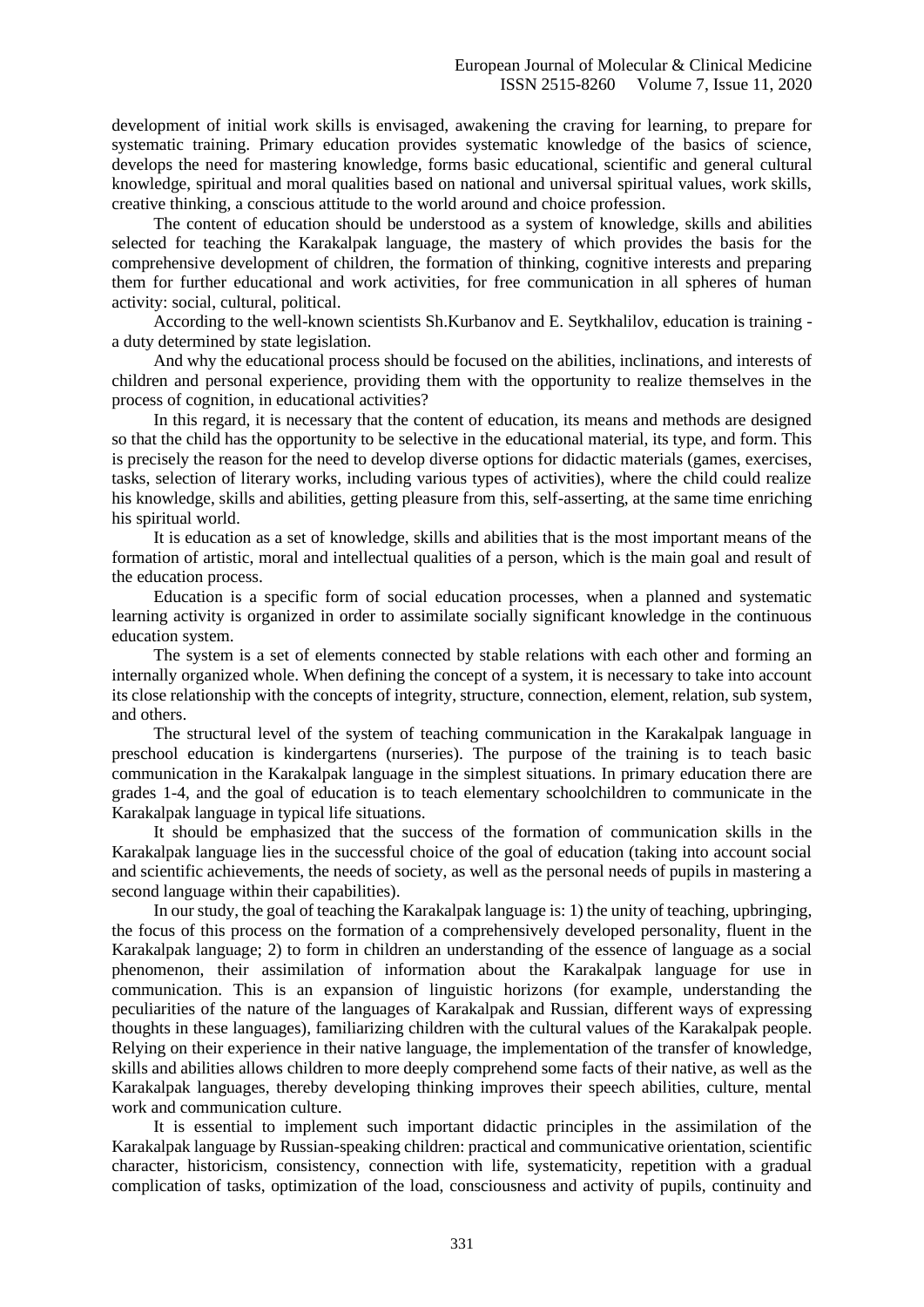consistency in content, forms of work organization, methods and techniques, between the levels of the education system, taking into account age characteristics, the level of preparedness of children, reflecting national characteristics, generalizing educational material (generalization, logical transition from the particular to the general, subordination of particular phenomena to the general principle).

## **MATERIALS AND METHODS**

Special attention should be paid to the question of the reasons for the success and failure in the assimilation of the Karakalpak language by pupils in classes with the Russian language of learning. This may include not only differences in the phonetic, lexical, grammatical systems of the Russian and Karakalpak languages, but also a number of other reasons that affect the course and results of the didactic process, which are called factors in modern pedagogy.

Thus, each teacher must first of all establish the reasons for the decline in learners' interest in learning the language, which is an important reason for the decline in the quality of knowledge.

According to the research, the success of training is ensured by the effectiveness, productivity, organization of the educational process.

In accordance with the established criteria, I.P. Podlasy developed a list of factors affecting the productivity of training.

Based on the ideas formed about these factors, it is possible to build such a system of teaching the Karakalpak language, with the help of which each pupil could increase the level of effectiveness of his own knowledge, abilities and skills.

These include: motivation for learning, showing interest in the subject, in the textbook, work, in cognitive activity, the need to learn a language, the desire to acquire new knowledge, to show independence in performing tasks, to increase mental and speech activity, tenacity and perseverance in mastering communication skills; from the teacher's side: stimulating the communication process, managing the learning process, developing attentiveness, discipline, perseverance, applying knowledge in practice.

An equally important point is the identification of students' general abilities that help in the assimilation of educational material: taking into account the peculiarities of psychological activity, types and nature of educational activities, the level of training, the level of erudition, the time spent on the assimilation of knowledge, the time to consolidate knowledge. The frequency of monitoring in order to check the level of knowledge, skills and abilities, the nature of self-study.

The amount of educational material, the content of training sessions, the psychological conditions of learning, the teaching aids, the teacher's performance and pedagogical skills, the teacher's potential: age, learning ability, environmental conditions, sanitary and hygienic conditions, the need to achieve a goal, attitude towards productivity, relationship style, style communication, pedagogical knowledge, mutual learning.

Knowledge of the factors affecting the results of the learning process opens up wide scope for using a variety of approaches to the choice of means, methods and techniques of teaching, using them in various combinations, developing new pedagogical technologies on this basis that ensure an increase in the effectiveness of learning, building work based on the results of the achievements of modern psychological and pedagogical science and advanced experience.

In modern didactics, the motivation for teaching schoolchildren has ceased to be only a psychological category and is becoming an integral part of the organization of the entire educational process. The correlation of cognitive needs with motives, emotions, interests, goals and worldviews of the individual was studied by S.L. Rubinstein, A.N. Leontyev, A.K. Markova and others.

The pedagogical problems of the formation of needs for knowledge and the motivation for learning in schoolchildren were developed by V.S. Ilyin, V.G. Aseev, V.M. Lykova and others. The problem of positive motivation for learning is one of the central issues in the pedagogy of cooperation. The humane-personal approach to educational activity is based on attuning the child to learning, and for this, look at the educational process from his position.

The research of N. V. Ivanova, E. L. Nosenko and others is devoted to the study of the role of emotion in the formation of motivation in pupils in various types of educational activities.

The work of V.G. Nioradze is devoted to the development of motivation for learning in younger schoolchildren. The research of M.G. Davletshin, G.I. Shukina, and M.B. Bagomedov is devoted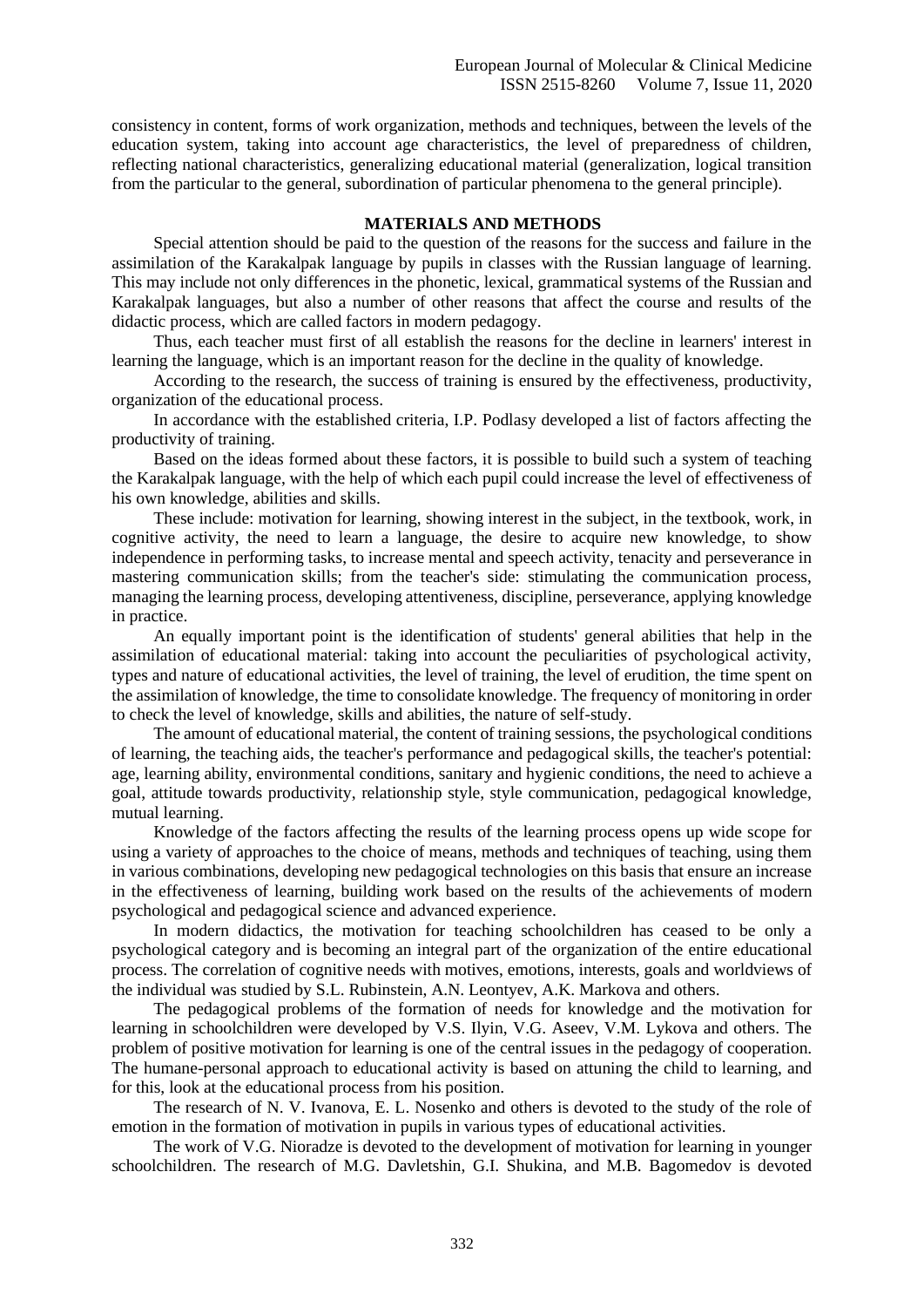directly to the problem of the development of interest as one of the main factors in the formation of positive motivation.

Psychologists explain this phenomenon by the fact that the interests of preschoolers and primary schoolchildren are generally very broad, but, unfortunately, they are extremely unstable. The task of the teacher is to develop and consolidate the initial external interest of children in the Karakalpak language, to ensure that it grows into a stable, internal interest. One of the conditions for the formation of such an interest in the Karakalpak language among preschoolers and primary schoolchildren is entertainment.

However, the amusement of the lesson cannot be replaced by entertainment, each lesson, each game and its situational moment must necessarily carry an epistemological load: develop and update the children's vocabulary in various speech situations, master the pronunciation norms of the Karakalpak language, teach them to build independent speech utterances desire to be fluent in the Karakalpak language for communication purposes.

At the same time, preschoolers and primary schoolchildren are extremely susceptible to everything new, unusual, actively respond to any manifestation of attention and interest in it, on the other hand, precisely at this age their cognitive interests begin to form. Children's memory is long-term, children's impressions are extremely deep, and therefore the positive emotions experienced by children when developing communication skills in the Karakalpak language can become fertile ground for the development of a stable and deep interest in the Karakalpak language, a conscious desire to know it well, the desire to communicate in it.

As it was noted, the main driving force for children to learn the Karakalpak language is motivation. Motivation in the understanding of scientists includes the manifestation of personal qualities of a person. Motivation encourages a person to engage in active learning performance, motive is a reason that causes certain actions. The relationship between a preschooler and a schoolchild can also influence internal motives (the desire to independently acquire knowledge without outside help).

In order to form the motivation for learning, the teacher must create conditions for testing selfawareness, self-esteem, self-belief in the need to achieve the set goal.

According to scientists, the establishment of close contacts between the teacher and the pupils, the creation of conditions for easy communication in conversation with learners on various topics, supporting the desire for communication, the desire to share their skills to communicate in the target language, can have a significant impact on the formation of pupil's motivation.

The pupil's attitude to learning is characterized by activity, which manifests itself in the readiness to complete tasks, the desire for independence, conscientiousness in performing tasks, the systematic nature of training and the desire to improve their level.

This requires the teacher to create conditions where pupils would have to defend their opinion, pose questions to their comrades and the teacher, evaluate the answers of their comrades and their written work, help defenders, show independence in choosing feasible tasks to find several options for possible solutions to cognitive tasks (problems).

Create situations of self-examination - the analysis of personal cognitive and practical actions through the complex use of methods known to them for solving problems.

On the basis of a deep analysis of theoretical provisions on increasing the productivity of learning I.P. Podlasy draws conclusion stating that all new pedagogical technologies of independent learning mean, first of all, an increase in the activity of schoolchildren: "the truth obtained through one's own effort has enormous cognitive value."

The introduction of a new generation of interactive methods, teaching aids into the educational process, forcing students to constantly answer questions, maintain feedback, specialized computer programs, multimedia training systems with constant monitoring, it is possible to achieve a higher level of communication skills in the Karakalpak language. This approach requires excessive stress on the senses and mental powers of the learners.

It should be emphasized that one of the strongest motives of a person is interest (a positive attitude of the subject to his activities).

According to L.S. Vygotsky, heightened interest is evidence that the pupil's activity coincide with his organic needs. This also applies to the assimilation of the Karakalpak language.

In this regard, the pedagogical law states: "Before you want to urge a student to perform any activity, interest him, take care to find that he has strained all the forces necessary for it and that the child will act on his own, while the teacher remains to lead and direct his activities. "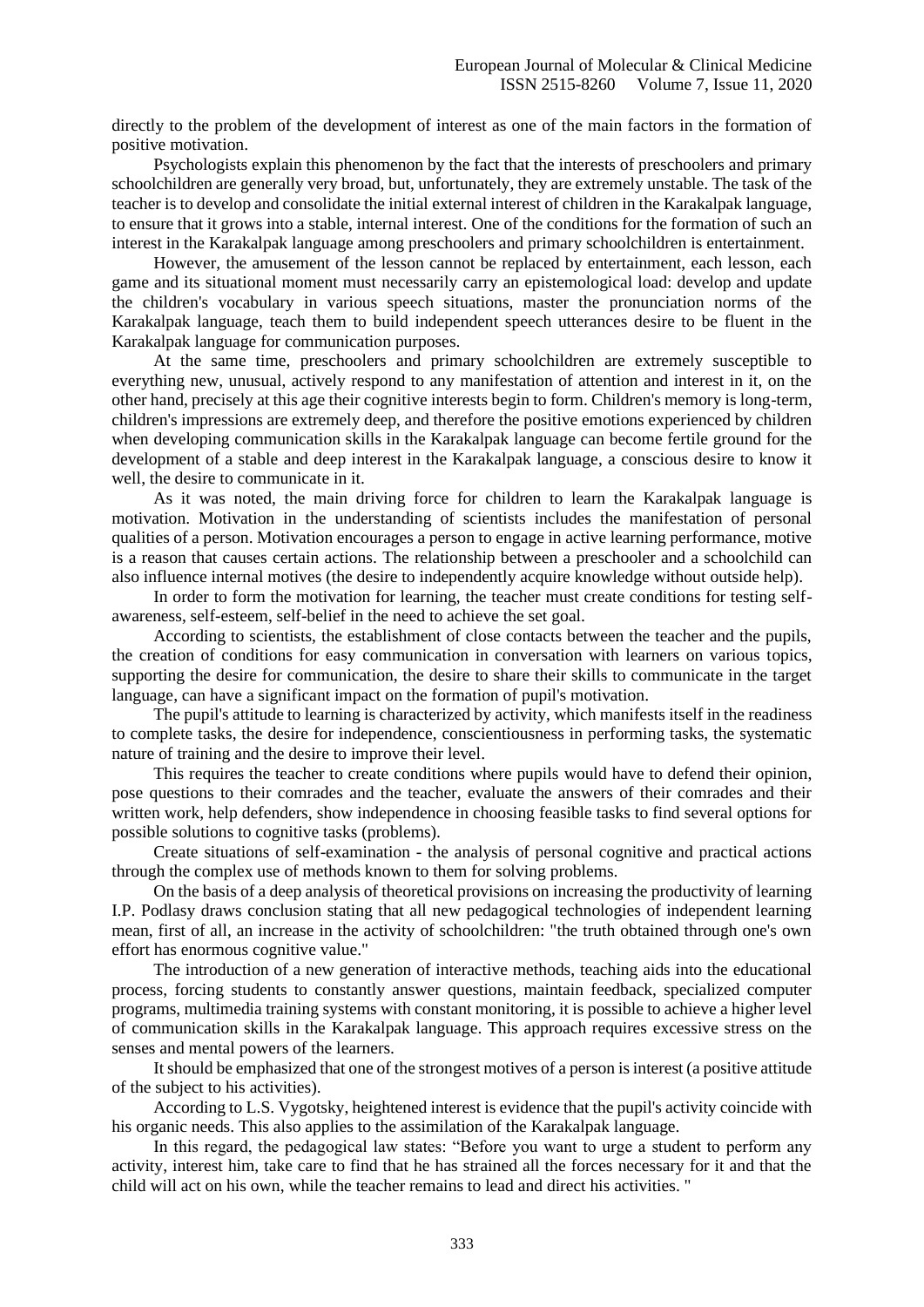At the same time, interest should be directed to the studied subject and so that the content of the subject is directly related to life.

The manifestation of interest is also associated with the personality of the teacher, his attitude to the subject and to the learners.

Meanwhile, scientists A.K.Markov, T.A.Mathis, and A.B. Serov note: "If a person gets satisfaction from his immediate behavior, from the activity itself, the motive should be considered internal".

At the same time, they consider it necessary to carry out radical reforms to improve the internal motivation of pupils.

Determining the content and methods of teaching a language, it is necessary to focus not only on the formation of skills for language acquisition, but on the subject of communication activity - the pupil with his needs, interests in relation to the world around him and to the content of the expressed thought.

The psychological feature of the language is also situational. A situation is defined as a set of certain circumstances related to the content of a given conversation, on which the speaker and the listener are based in order to understand each other. The development of the question of situational awareness in language teaching in the scientific literature has shown that those exercises that were previously considered basic for the development of speech (question-answer exercises, stand tables, retelling) are still insufficient for teaching oral communication.

In the methodological works of V.I. Chernyshev, a whole system of exercises is proposed. For example, he recommended giving the pupils the opportunity to speak as much as possible, often read aloud expressively and retell what they read, use books and articles that are easy to remember and transmitted from memory. All this, according to V.I. Chernyshev will allow you to quickly master live speech for communication than grammar classes.

V.V. Golubkov focuses on the perception of "verbal resourcefulness, the ability to find words and build a plan on the go", to speak convincingly. He offers exercises that help to strengthen the skills of oral and coherent speech: telling about the lives of writers, retelling, and creative storytelling.

Today, the study of the Karakalpak language as a second language in schools of the Republic convincingly proves the complete failure of the traditional school methodology. It became absolutely clear that it is impossible to separate the language from life, it is impossible to teach and push on facts about the language, training should be based on specific life situations, the language should be mastered in speech activity, in communication, realizing this, the modern methods are increasingly making a turn in communicative orientation of training.

The implementation of the communicative orientation of teaching the Karakalpak language in kindergartens and primary schools with the Russian language teaching involves the formation of speech activity in all its types (listening, speaking, reading, and writing). To solve this problem, a special situational-thematic organization of educational material is required, in which the learning process is built around speech situations, which form the basis for the formation of communication skills in the Karakalpak language.

Formation of communication skills in the Karakalpak language means not just learning to speak, but solving various communication problems in real life situations.

The communicative orientation of training involves mastering the ability to plan your speech behavior, correlating the goals of each speech act with the expression of the content and available foreign language tools, and using speech etiquette. Mediated communication (through a book) makes it possible to develop the ability to navigate the text, understand the author's intention, and practically evaluate the content of what he read.

The communicative orientation of teaching the Karakalpak language is realized in the process of solving particular problems, according to which pupils must master a certain active and passive vocabulary, acquire orthoepic, grammatical, word-formation, stylistic, spelling and, first of all communication and speech skills.

Teaching the Karakalpak language also includes educational and developmental needs for selfeducation, the development of skills and abilities to work independently with a book in the Karakalpak language, the ability to use reference literature, dictionaries, read thoughtfully, systematize material, and draw conclusions. The lessons of the Karakalpak language should contribute to the formation of the skills of rational independent work, the culture of intellectual work.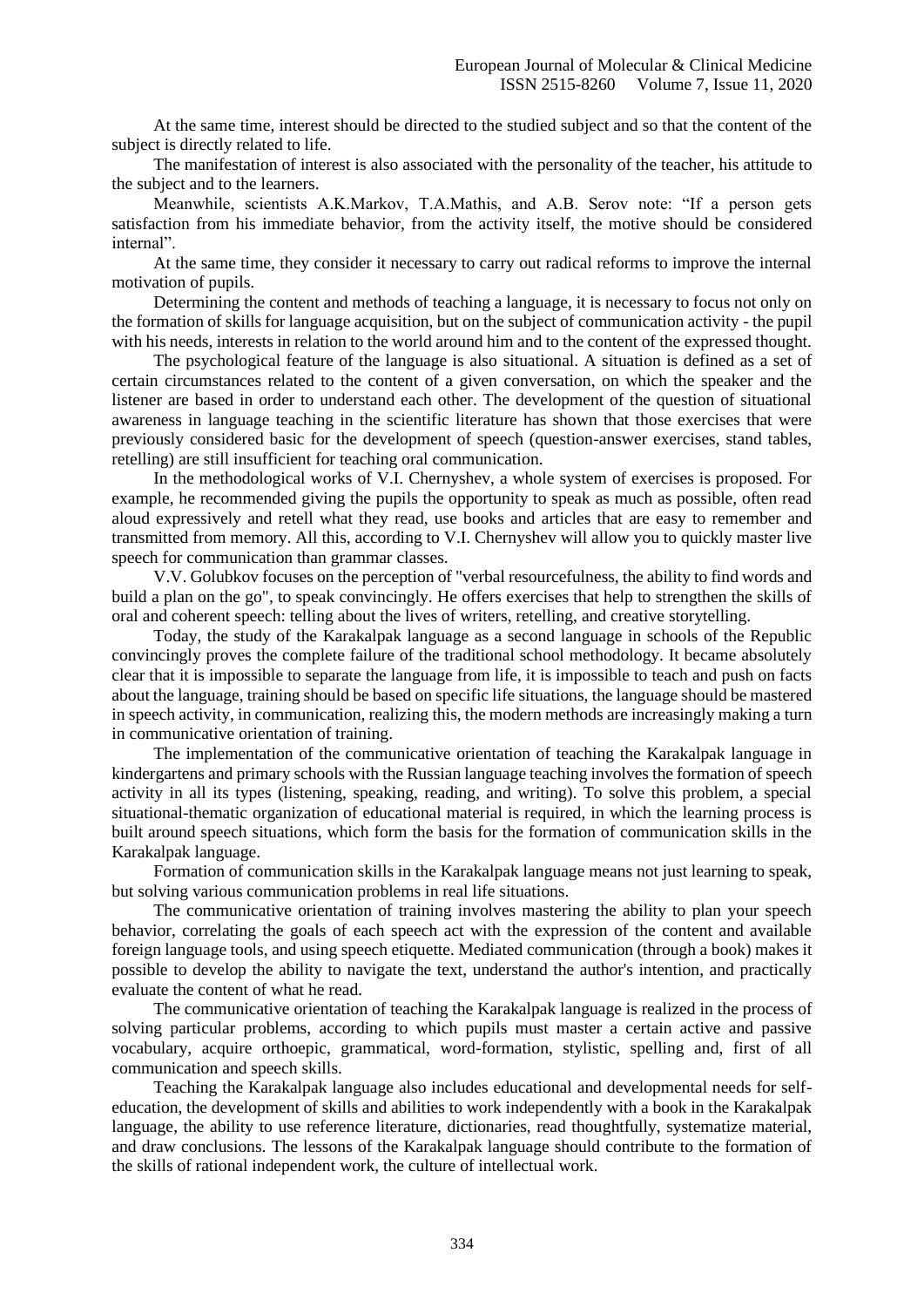The content of the Karakalpak language lessons, speech situations, the topic of the Karakalpak speech, text material and the system of tasks for it should help in the formation of the national selfconsciousness of pupils, take into account and reflect in a reasonable ratio the specifics of advanced national traditions and culture.

Since education and upbringing are specific forms of social activity, then pedagogical laws retain the specificity of the laws of social development.

On the basis of knowledge of the laws and their actions, it is necessary to derive, substantiate and formulate the principles and rules of planning and conducting the pedagogical process of personal development and thereby organizing the process of teaching and education on the subject "Karakalpak language." Principles require the realization of a specific goal through specific effective behavior. They are formed by a person to control the process of changing certain connections.

In the works of I.P. Podlasov, the principle is formed as follows: "The principle of didactics should be understood as the initial provisions that determine the content, organizational forms and methods of educational work in accordance with the goal of upbringing and education."

Principles in the methodology of teaching a second language are understood as "basic, initial theoretical provisions that determine the choice of methods, techniques, and other means of teaching." The principles define the strategy and tactics of teaching the Karakalpak language at the initial stage of teaching. This emphasizes the need and importance of the teacher's knowledge and the ability to practically be guided by them in the formation of communication skills in the Karakalpak language.

A rule follows from the principles, reflecting the actions used in a certain pedagogical situation, indicating by the teacher how to implement didactic principles in practical activity.

Meanwhile, the general didactic principles represent a system, acting in close interaction and interdependence. For example, the principle of continuity and consistency of learning, the principle of conscientiousness, activity, visibility of teaching, systematicity ensure the implementation of the principle of accessibility, scientific nature of teaching, the connection of theory with practice and life, the strength of assimilation of knowledge, awareness, combination of various forms of education, creating the necessary conditions for learning.

Taking into account the goals of teaching the Karakalpak language in kindergartens and primary schools, the leading methodological principle is the principle of communicative orientation in teaching this discipline. This means that teaching it should be based on the involvement of children in oral (listening and speaking) and written (reading and writing) communication, i.e. communication in the target language. This principle is reflected in all modern works on the methodology, textbooks and teaching aids on the Russian, Uzbek and Karakalpak languages. This principle practically determines all the components of the educational process in the Karakalpak language, and it is no coincidence that they talk about communicative-oriented teaching and even the communicative method (in the sense of direction) of teaching. Indeed, the consideration of language as a social phenomenon (it provides communication between people) brings to the fore learning for a communicative purpose - to learn how to communicate in it using both sound (oral communication) and graphic (written communication), highlighting primarily reading.

#### **RESULT AND DISCUSSION**

The principle of the communicative orientation also determines the content of training - the selection and organization of linguistic material, the concretization of the spheres and situations of communication: what communication skills are necessary to enter into communication, to carry it out in oral and written forms, and by what means it is possible to ensure the mastery of the communicative function of the language. The principle of communicative orientation makes it necessary to organize teaching appropriately, to use various organizational forms for communication, including a variety of games. This principle requires the observance of conditions conducive to communication. Finally, the principle of communicative orientation is designed to ensure learning outcomes, to teach children basic knowledge of the Karakalpak language, in order to communicate.

When teaching the Karakalpak language, children can, and the teacher should help them acquire basic skills to use the language they are learning for communication.

At the initial stage of teaching, it is more rational to carry out the communicative orientation in the oral form of communication, taking into account the ability of children 6-10 years old are more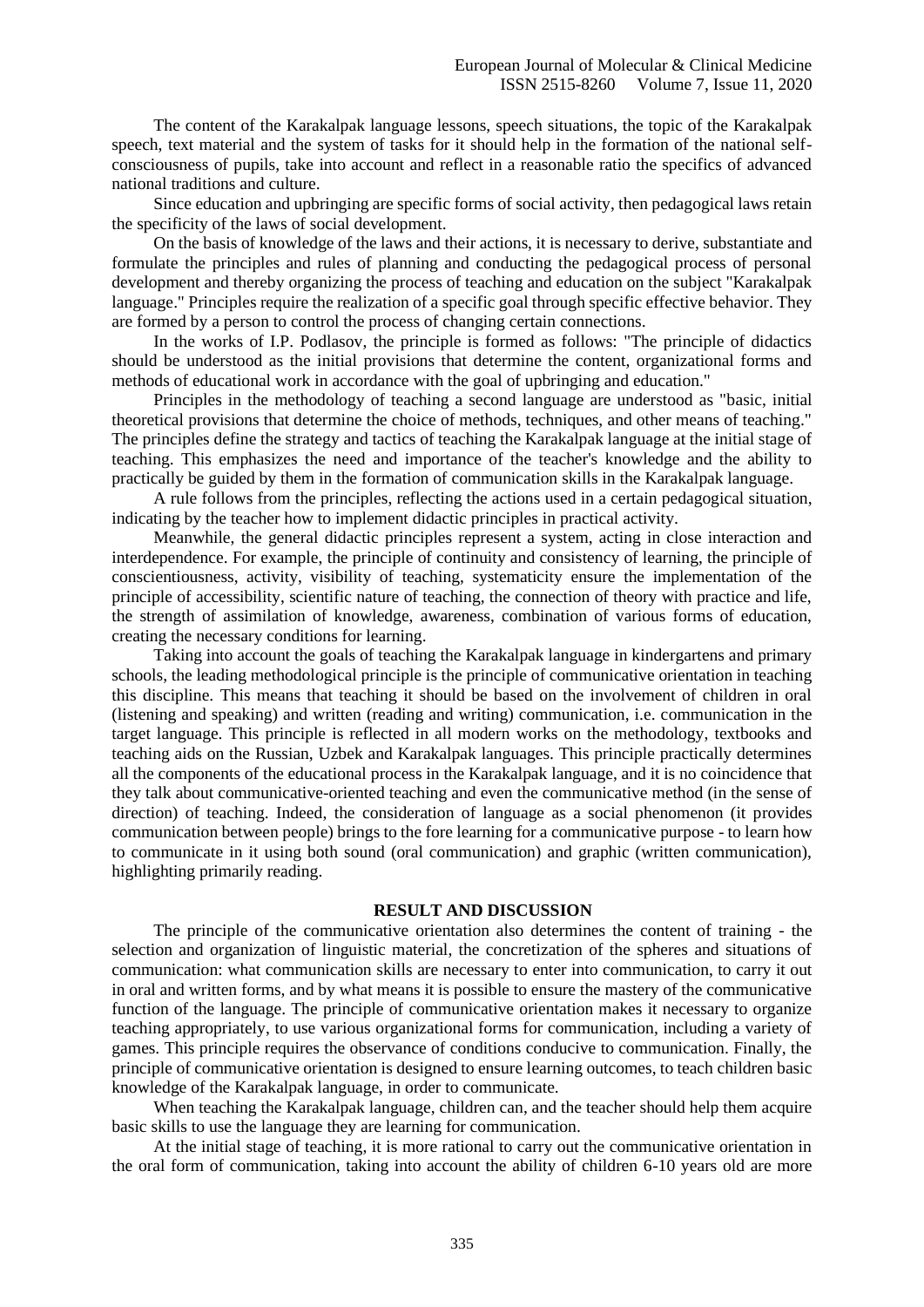easily perceive what they have heard, as evidenced by numerous psychological and methodological studies of this age category.

Oral beginning from the first steps creates conditions for the disclosure of the communicative function of the language and allows to bring the learning process closer to the conditions of real communication, which arouses pupils' interest in the subject and creates a sufficiently high motivation for learning the Karakalpak language.

In accordance with the requirements of educational scientists, education, knowledge, skills and abilities should be the results of the intended goal - the formation of communication skills based on the selection of the most significant educational content, means, ensuring the development of interest in the language and the use of such methods and techniques, which would contribute to the activation of the mental and speech activity of preschoolers and schoolchildren, providing consciousness and strength in the assimilation of knowledge.

At the same time, scientists believe it is especially important to observe the indissoluble unity of education, upbringing and development of learners, the formation of a socially active personality, showing the need for new knowledge to use it in communication with others.

The priority of the state language in the context of bilingualism presupposes a distinction between the native and the target language, determines the differentiation of learning goals from the needs of pupils in communication, without lowering the level of the state educational standard.

Teaching the Karakalpak language to children means developing the ability to solve communicative problems in the field of communication, which requires search work in improving the organization of the form of work with children, the use of effective methods and techniques for teaching communication skills in order to accelerate the process of mastering spoken language by children.

The results of the ascertaining experiment showed a different level of language proficiency. Children answered questions with memorized phrases, imitating adults; had difficulty building statements on their own; could not freely express thoughts according to the rules of the grammar of the Karakalpak language.

Interviews with children have shown that most of the children are bilingual at different levels (receptive, reproductive, and productive).

A low level of speech development is determined by the ability to name individual words, to use elementary phrases when answering questions. Children belonging to this group, as a rule, do not communicate in the Karakalpak language either at home or in kindergarten and school. As a result, they perceive the Karakalpak speech and phrases addressed to them, but cannot express their thoughts due to lack of experience.

The average reproductive level included children who answered questions with the phrases they memorized in the classroom (lessons) or learned on the basis of adult imitation. They told poems, fairy tales, guessed riddles and asked them, but found it difficult to build statements on their own. When communicating, they cannot express their thoughts freely in a logical sequence according to the rules of the grammar of the Karakalpak language.

The high level included children who can express thoughts in the Karakalpak language freely, easily answering any questions in a logical sequence. They freely recited poems, fairy tales, called proverbs and sayings.

Thus, the concept of the formation of communication skills in bilingualism, developed in our study, opens the way for a comprehensive solution to the problems of forming a phonetic system of language, grammar, vocabulary and rhetoric.

One of the effective ways of increasing the activity of children, developing their thinking, improving the quality of knowledge of pupils and children is the formation of communication skills and the systematic use of games. Games provide at the same time teaching, developing and educating the functions of the learning process.

During the investigation, it was found that at the present time the game and situational moments in the learning process are used insufficiently. At the same time, the level of creative activity of children rises in the process of communication and when performing game tasks in the most varied forms and types.

The use of situational games makes it possible to increase the number of exercises, to significantly differentiate the nature of situational and problematic situations, to ensure the growth of creative activity of children; promotes the emergence and development of creative interests of pupils.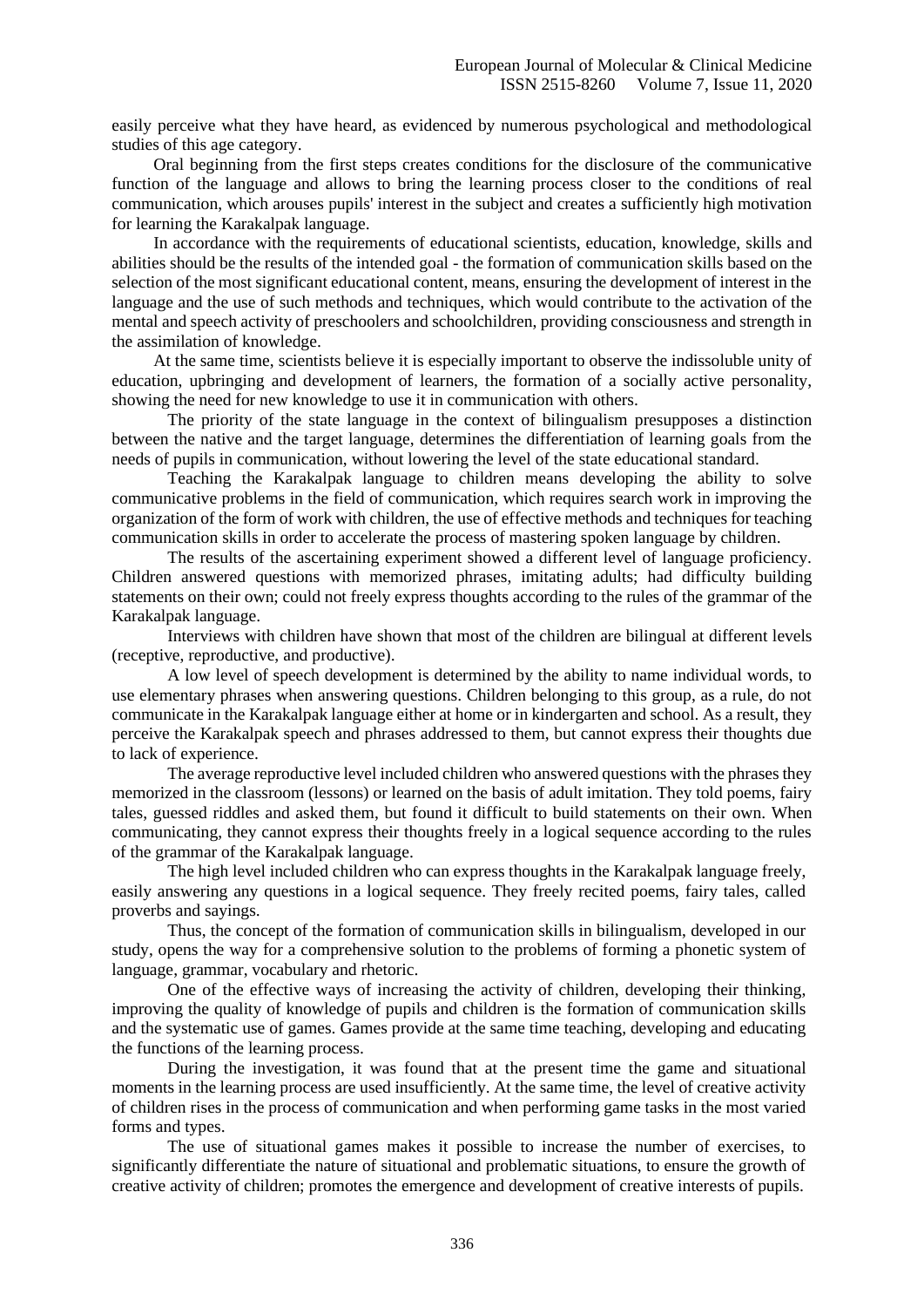The pedagogical experiment confirmed the effectiveness of the developed methodology for using game moments and game situations in the learning process. The goals set in the work have been achieved; the results obtained have been largely implemented into practice.

As a result of the inclusion of game forms and situations in the child's cognitive activity, active interaction between teachers and children is carried out, during which the system of situational and game actions achieves the solution of educational tasks.

The result of performing exercises and didactic, theatrical games was considered to be a gradual transition from conscious mental actions to unconscious automated skills and abilities in the grammatical design of words in the process of speech generation, as well as acceleration of this process. An indisputable proof of the correctness and high efficiency of the system of exercises aimed at the formation of knowledge, abilities and communication skills that ensure full consciousness at the initial stage of training was that the pupil was presented with phonetic variants of words with simultaneous explanation of the rules about their pronunciation and spelling.

# **CONCLUSION**

Modern requirements for the training of national personnel in the Republics of Uzbekistan and Karakalpakstan focus on the comprehensive development of the pupils' personality, an important component of which is language culture, competent knowledge of the native language, including the Karakalpak language in the means of communication and mutual enrichment.

Language training includes, first of all, the development of strong skills and abilities in correct pronunciation, vocabulary, grammar and coherent speech, the basic structure of which is the formation of communication skills.

## **REFERENCES**

- 1. Abdullaev Yu.N., Bushuy A.M. Foreign languages in the modern world: the evolution of teaching methods. - T .: "Fan". 2000.-271 p.
- 2. Abdullaev Yu.N., Bushuy A.M. A brief history of the development of methods of teaching a foreign language: from staging reading to verbal communication. - Textbook - Samarkand: Sam SIFL, 2000 a -126 p.
- 3. Abdullaev Yu.N., Bushuy A.M. Communicative methods of teaching foreign languages and foreign pedagogical experience. - Textbook. - Samarkand: Sam SIFL, 2001, -131p.
- 4. Abdullaev Yu.N., Bushuy A.M. Language and Society. -T .: Fan, 2002, -370p.
- 5. Abdullaeva Q. Speech development. A Guide for Primary School Teachers; completed, reworked second edition. -T .: "Uqituvchi", 1980, -12 p.
- 6. Azizkhodjaeva N.N. Pedagogical technologies and pedagogical skills / Textbook for magistracy of all specialties // Under common ed. B.G. Kadyrov. –T .: Chulpan, 2005. - 200 p.
- 7. Alimova B.M. Socio-linguistic prerequisites for the development of bilingualism in Uzbekistan. / Topical issues of teaching Russian colloquial speech for preschool children. - T., 1982.- 60-65 p.
- 8. Alkhazishvili A.A. Psychological basis and general patterns of teaching foreign oral speech.: Author's abstract for the degree of candidate of psychological sciences. - Tbilisi, 1967.
- 9. Andreeva G.M. Social Psychology. Textbook for universities.-Moscow: Aspect Press. 1999. 79 p.
- 10. Andrianova V.I. Theory and practice of teaching Uzbek schoolchildren verbal communication in Russian. / Diss. For the degree of doct. of pedagogical sciences. -Tashkent. 1997 .-- 350 p. (13.00.02).
- 11. Andrianova V.I. Improving the teaching of Russian oral speech for Uzbek schoolchildren. -T .: "Fan", 1988.
- 12. Anton E.E. Theoretical foundations of the communicative orientation of teaching and practice of teaching Russian as a non-native language: Scientific notes of the University of Tartu. Actual problems of the communicative orientation of education. Russian language in the Estonian school. Issue VI. - Tartu. 1978, 10-16 p.
- 13. Arnhein R. Art and visual perception / Translated from English. -M., 1974, -277 p.
- 14. Bgajnokov B.Kh. The culture of communication and ethnos: (based on the culture of communication of the Adych peoples).: Author's abstract. dis. for doctor of historical sciences: ANSSSR Institute of ethnography named after M. Maclay. - M.; 1984, -39 p.